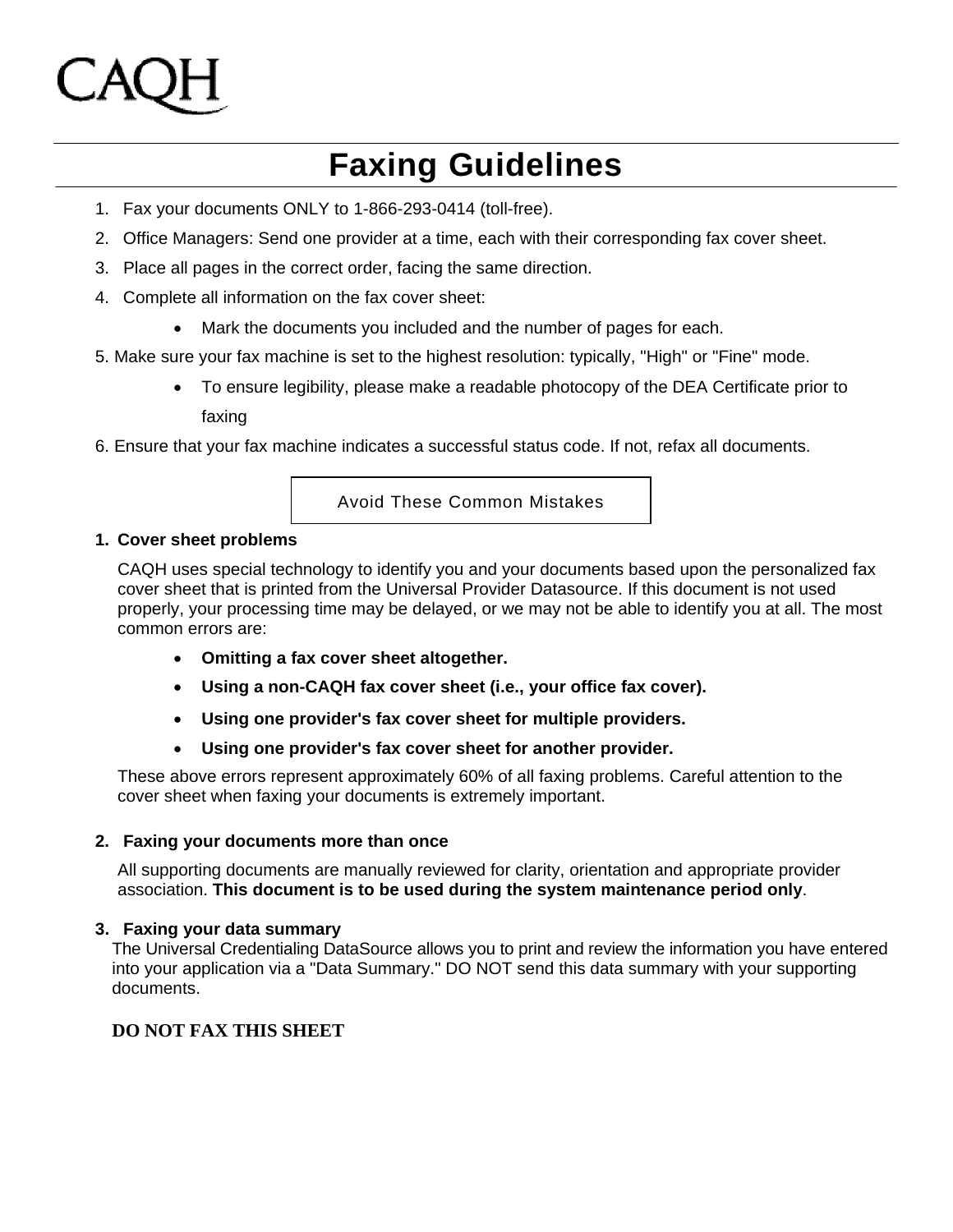# **FAX COVER SHEET**

Thank you for completing the CAQH Provider Application.

| <b>CAQH Provider ID</b> |  |  |  |  |  |  |  |  |  |
|-------------------------|--|--|--|--|--|--|--|--|--|
| <b>Name</b>             |  |  |  |  |  |  |  |  |  |
| <b>Phone Number</b>     |  |  |  |  |  |  |  |  |  |

### You will use these forms to submit supporting documentation and authorize the release of your credentialing data to participating healthcare organizations. This page will serve as your fax cover sheet. Please assemble all pages as instructed, complete this form, and fax to:

# **FAX NUMBER: 1-866-293-0414**

### **Instructions for CAQH States: (other states please see attached pages)**

The supplemental documentation requested in your application is listed below. For each of the documents that apply to you, please indicate the ID of the attachment, the number of pages for that attachment and the state of issue (if applicable). For each document, also indicate with an "X" if you are adding the document to the system (first time submitting that particular document) or replacing that previously submitted document.

### **Documents requested in your application. [R] = Required,**

### **ID Attachment**

**000** Credentialing Application (Required for paper applications only)

**006** Application Release - Stamped Signatures Not Accepted [R]

**003** Current Professional Liability Insurance Policy Face Sheet [R]

**001** DEA Registration [CR]

**011** ECFMG Certificate

**002** State Controlled Dangerous Substance (CDS) Certificate [CR]

**007** State License Certificate

**004** W9 - Please submit especially for any newly reported tax ID numbers **005** Workers Compensation Certificate of Coverage

**[CR] = Required only if you hold the listed certificate.**

**ID Attachment** 

|     |                                     |                    |                                         | Mark only one box<br>for each document |                    |  |                                     |                    |                                         | Mark only one box<br>for each document |                    |
|-----|-------------------------------------|--------------------|-----------------------------------------|----------------------------------------|--------------------|--|-------------------------------------|--------------------|-----------------------------------------|----------------------------------------|--------------------|
|     | <b>Attachment ID</b><br>(see above) | Number of<br>Pages | <b>Issuing State</b><br>(if applicable) | Add                                    | Change/<br>Replace |  | <b>Attachment ID</b><br>(see above) | Number of<br>Pages | <b>Issuing State</b><br>(if applicable) | Add                                    | Change/<br>Replace |
| Ex: | 110                                 |                    | ΚS                                      | x                                      |                    |  |                                     |                    |                                         |                                        |                    |
|     |                                     |                    |                                         |                                        |                    |  |                                     |                    |                                         |                                        |                    |
|     |                                     |                    |                                         |                                        |                    |  |                                     |                    |                                         |                                        |                    |
|     |                                     |                    |                                         |                                        |                    |  |                                     |                    |                                         |                                        |                    |
|     |                                     |                    |                                         |                                        |                    |  |                                     |                    |                                         |                                        |                    |
|     |                                     |                    |                                         |                                        |                    |  |                                     |                    |                                         |                                        |                    |
|     |                                     |                    |                                         |                                        |                    |  |                                     |                    |                                         |                                        |                    |
|     |                                     |                    |                                         |                                        |                    |  |                                     |                    |                                         |                                        |                    |
|     |                                     |                    |                                         |                                        |                    |  |                                     |                    |                                         |                                        |                    |

**MAINTENANCE PERIOD FAX SHEET**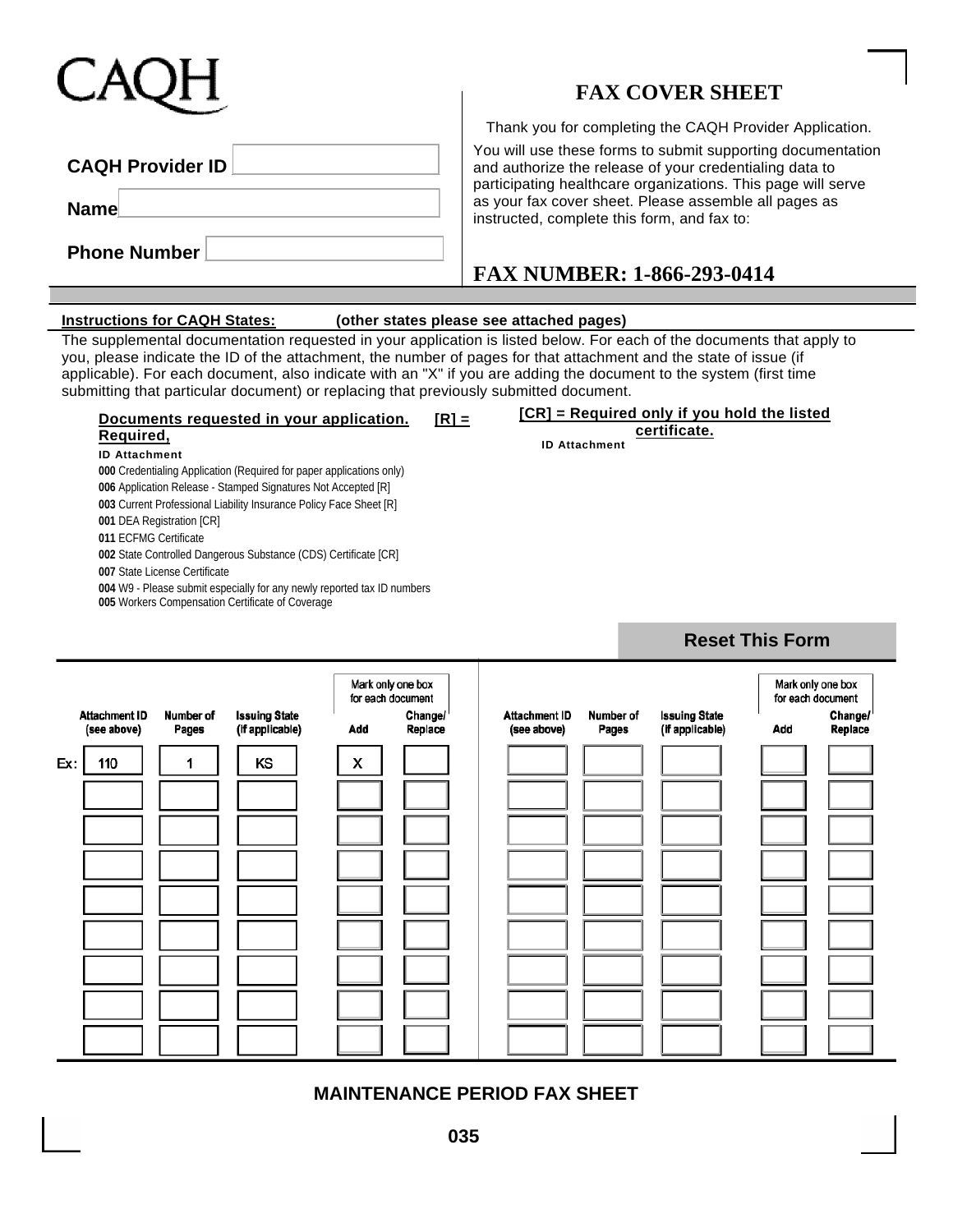# **COLORADO**

### **Documents requested in your application. [R] = Required, [CR] = Required only if you hold the listed certificate.**

- **ID Attachment**
- Credentialing Application (Required for paper applications only)
- Certificate of Insurance [CR]
- Certificates for BLS, ACLS, ATLS, PALS and NRP
- Diplomas and/or certificates of completion (medical school, healthcare professional school, etc.)
- Diplomat of NBME or ECFMG Certificate (if applicable)
- Federal Narcotics License (DEA Registration) [CR]
- Military Discharge Record (Form DD-214) (if applicable)
- Non-physicians submit a resume with complete professional history in chronological order
- Permanent Resident Card or Visa Status (if applicable)
- Photograph, passport size or Current Driver's License
- Specialty/Subspecialty Board Certification or letter from Board(s) indicating status (if applicable)

### **GEORGIA**

**Documents requested in your application. [R] = Required, [CR] = Required only if you hold the listed certificate.** 

- **ID Attachment**
- Credentialing Application (Required for paper applications only)
- Attestation and Signature Page page 10 Stamped Signatures Not Accepted [R]
- Authorization and Release form page 13 (Schedule A) [R]
- Board Certification Certificate
- Certificates of completion (med school, internship etc)
- Current Professional Liability Insurance Policy Face Sheet [R]
- Curriculum Vitae/Resume [R]
- DD214, record of military service
- DEA Registration [CR]
- Diplomas (med school, etc.)
- Diplomat of National Board of Medical Examiners Certificate

# **ILLINOIS**

### **Documents requested in your application. [R] = Required, [CR] = Required only if you hold the listed certificate.**

- **ID Attachment**  Credentialing Application (Required for paper applications only)
- Application Release Stamped Signatures Not Accepted [R]
- Current Professional Liability Insurance Policy Face Sheet [R]
- Curriculum Vitae/Resume [R]
- DEA Registration [CR]
- Diplomas (med school, etc.)
- ECFMG Certificate
- Form A Adverse And Other Actions [CR]
- Form B Professional Liability Actions [CR]
- Form C Liability Insurance [CR]
- Form D Criminal Actions [CR]

# **MASSACHUSETTES**

### **Documents requested in your application. [R] = Required, [CR] = Required only if you hold the listed certificate. ID Attachment ID Attachment**

- Credentialing Application (Required for paper applications only)
- Applicants Authorization and Release [R]
- Current Documentation of Board Certification
- Current Federal DEA Controlled Substance Certificate
- Current Malpractice Sheet [R]
- Current Massachusetts Controlled Substance Registration Current Massachusetts State License
- DEA Waiver
- Diplomas (med school, etc.) [R]
- ECFMG Certificate
- Green Card or Approval Letter

**ID Attachment**  State Professional License(s) [R] TB Skin Test Documentation W-9 [R]

- **ID Attachment**  ECFMG Certificate
- Permanent Resident Card or Visa Status [CR]
- Photograph, passport size
- Schedule A Page 1
- Schedule B Professional Liability Claims Information Form [R]
- Schedule C Regulation Acknowledgement [R] except Allied Health
- State Controlled Dangerous Substance (CDS) Certificate [CR]
- State License Certificate [R]
- **ID Attachment**  Form E - Medical Condition [CR] Form F - Chemical Substances or Alcohol Abuse [CR] Illinois "Affirmation of Information" - page 2 - Stamped Signatures Not Accepted [R] Illinois Professional License [R] Other State Professional Licenses Professional School Diploma, Other Training Certifications, As Applicable State Controlled Dangerous Substance (CDS) Certificate [CR] W9 - Please submit especially for any newly reported tax ID numbers

# **DO NOT FAX THIS SHEET**

Hospital Letter, Verification of Hospital Credentialing, or Alternative Pathways IAP-66 Reference Letter [CR] W-9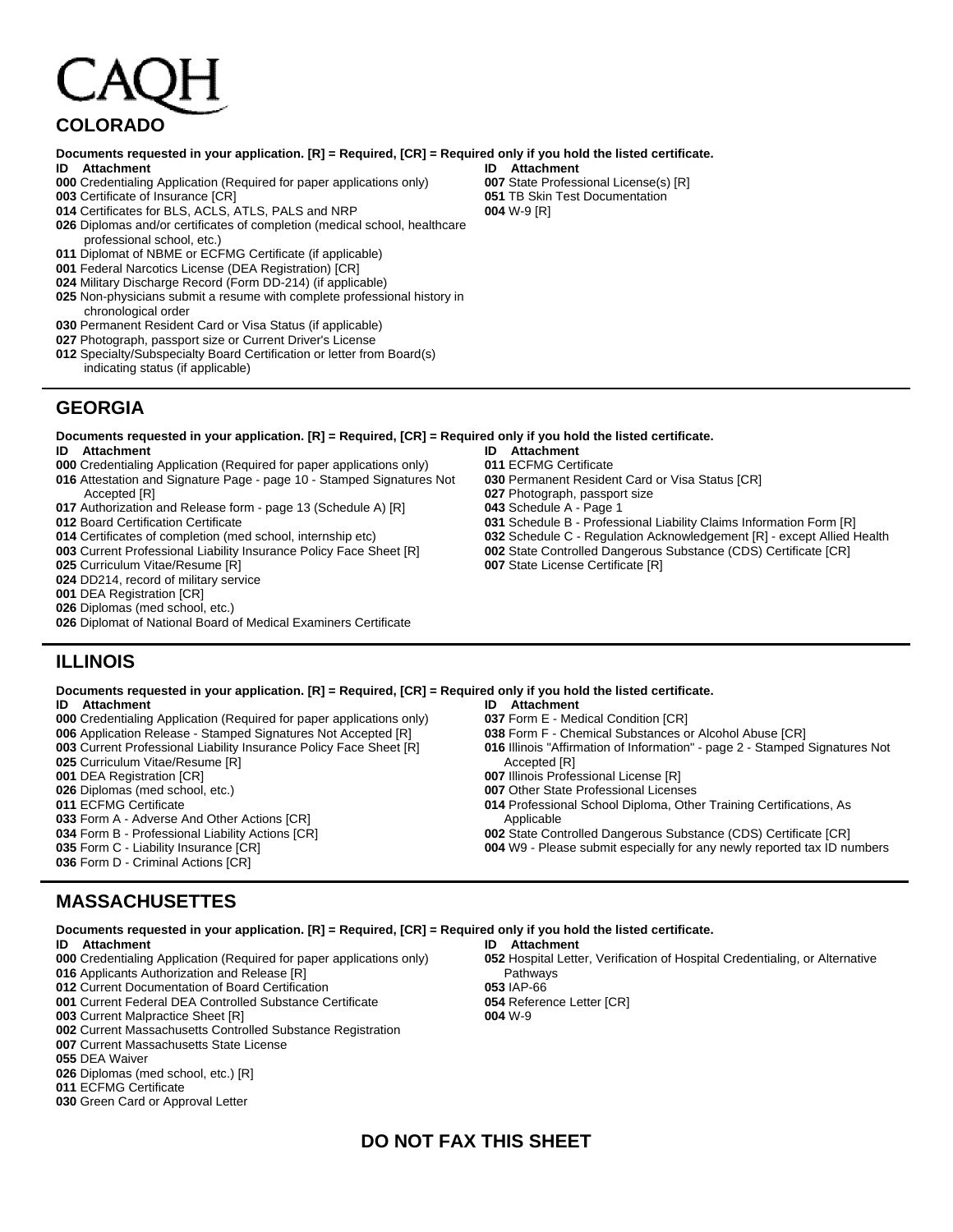### **MISSISSIPPI**

### **Documents requested in your application. [R] = Required, [CR] = Required only if you hold the listed certificate.**

- **ID Attachment**
- Credentialing Application (Required for paper applications only)
- Application Release Stamped Signatures Not Accepted
- Current Professional Liability Insurance Policy Face Sheet [R]
- DEA Registration [CR]
- ECFMG Certificate
- Other State Medical License(s)
- Section D Attestation Questions [R]
- State Authorization
- State Controlled Dangerous Substance (CDS) Certificate [CR]
- State License Certificate [R]
- State Mississippi Medical License(s)

### **MISSOURI**

**Documents requested in your application. [R] = Required, [CR] = Required only if you hold the listed certificate. ID Attachment ID Attachment** 

- Credentialing Application (Required for paper applications only)
- A list of societies of which you are currently a member
- Application Release Stamped Signatures Not Accepted [R]
- Board Certification Certificate
- CLIA waiver number and identification number (or copy of certificate)
- Collaborative practice and/or physician assistant agreement(s)
- Copies of all postgraduate (CME) activities credited in the last two
- years Copies of professional diplomas and training certificates as applicable
- Current certificates of insurance, including HCSF for Kansas
- practitioners [R]
- Current state licenses (for all states practicing) [R]
- Curriculum Vitae (if required by health carrier)

# **NORTH CAROLINA**

**Documents requested in your application. [R] = Required, [CR] = Required only if you hold the listed certificate. ID Attachment**  Credentialing Application (Required for paper applications only) Board Certification Certificate CLIA Certifications Current Professional Liability Insurance Policy Face Sheet [R] Curriculum Vitae/Resume DEA Registration [CR] ECFMG Certificate North Carolina State License [R] North Carolina State Release – Stamped Signatures Not Accepted [R] **ID Attachment** 

- Other State License(s)
- References

### **NEVADA**

**Documents requested in your application. [R] = Required, [CR] = Required only if you hold the listed certificate.** 

- **ID Attachment**
- Credentialing Application (Required for paper applications only)
- Board Certifications (if applicable)
- CME Certifications
- Copy of current Curriculum Vitae (include month/year)
- Copy of W-9
- Current Federal DEA Registration [CR]
- Current Medical/Professional Licenses [R]
- Current Professional Liability Insurance [CR]
- Current State Pharmacy Registration [CR]
- DD Form 214 (if military experience)
- Documentation of exams (FLEX, USMLE, etc)

State Controlled Dangerous Substance (CDS) Certificate [CR] W9 – Please submit especially for any newly reported tax ID numbers

Malpractice Claims Information Worksheet (page 25 of application) [R]

- Federal DEA certificate [CR] Signed Malpractice Claims History [R]
	- State controlled substance certificates for all states (I.e. BNDD for MO) [CR]

Education Council for Foreign Medical Graduates (ECFMG) certificate

- US Military discharge papers (DD214) or status if currently serving
- W9 Please submit especially for any newly reported tax ID numbers

**DO NOT FAX THIS SHEET** 

**ID Attachment** 

ECFMG Certificate (if a foreign grad.)

Nevada State Authorization [R]

**ID Attachment** 

State Release – Stamped Signatures Not Accepted [R]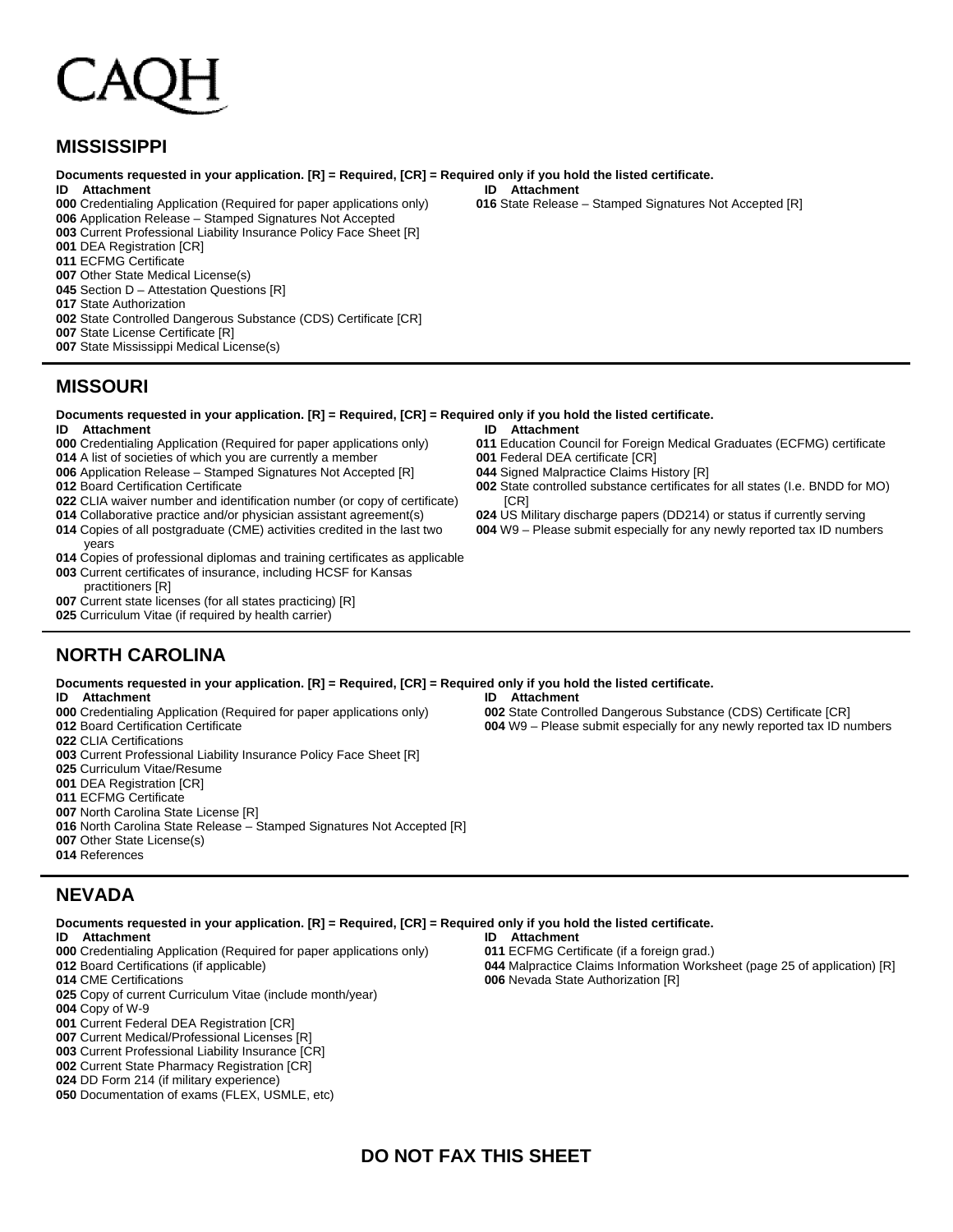# **OHIO**

### **Documents requested in your application. [R] = Required, [CR] = Required only if you hold the listed certificate.**

### **ID Attachment**

- Credentialing Application (Required for paper applications only)
- Application Release Stamped Signatures Not Accepted [R]
- Board Certification Certificate
- Certificate for Conducting Xray and/or Laboratory Services
- Certificate of Advanced Nurse Practitioners
- Certificate or Letter Certifying Formal Post-Graduate Training
- Current Professional Liability Insurance Policy Face Sheet [R]
- Curriculum Vitae/Resume
- DEA Registration [CR]
- ECFMG Certificate
- Ohio Attestation Stamped Signatures Not Accepted

# **OKLAHOMA**

**Documents requested in your application. [R] = Required, [CR] = Required only if you hold the listed certificate. ID Attachment ID Attachment** 

- Credentialing Application (Required for paper applications only)
- Application Release Stamped Signatures Not Accepted [R]
- Current Professional Liability Insurance Policy Face Sheet [R]
- Curriculum Vitae/Resume
- DEA Registration [CR]
- Emergency Care Training Certificates
- Oklahoma's Bureau of Narcotics and Dangerous Drugs Registration
- (BNDD) [CR]
- Permanent Resident Card or Visa Status [CR]
- Photograph, passport size
- State Release Stamped Signatures Not Accepted
- W9 Please submit especially for any newly reported tax ID numbers

# **OREGON**

### **Documents requested in your application. [R] = Required, [CR] = Required only if you hold the listed certificate.**

**ID Attachment** 

- Credentialing Application (Required for paper applications only)
- Authorization and Release of Information Stamped Signatures Not Accepted [R]
- Board Certification Certificate
- CSR Certificate [CR]
- Curriculum Vitae/Resume
- DEA Certificate [CR]
- ECFMG Certificate
- Face Sheet of Professional Liability Policy [R]
- Other Certificate
- Professional Liability Action Detail
- Section XXI Attestation Questions [R]

### **TEXAS**

**Documents requested in your application. [R] = Required, [CR] = Required only if you hold the listed certificate. ID Attachment** 

- Credentialing Application (Required for paper applications only)
- CLIA Certifications
- Current Professional Liability Insurance Policy Face Sheet [R]
- DD214, record of military service
- DEA Registration [CR]
- Radiology Certifications
- State Controlled Dangerous Substance (CDS) Certificate [CR]
- State DPS Controlled Substances Registration Certificate
- TX Authorization Page 11 [R]
- TX Release Page 12 Stamped Signatures Not Accepted [R]
- W9 Please submit especially for any newly reported tax ID numbers

### **ID Attachment**  Workers Compensation Certificate of Coverage

**ID Attachment**  State Professional License(s) [R]

- W9 Please submit especially for any newly reported tax ID numbers
- Workers Compensation Certificate of Coverage

**ID Attachment**  Other Certificate

State License Certificate [R]

W9 – Please submit especially for any newly reported tax ID numbers

State Controlled Dangerous Substance (CDS) Certificate [CR]

Workers Compensation Certificate of Coverage